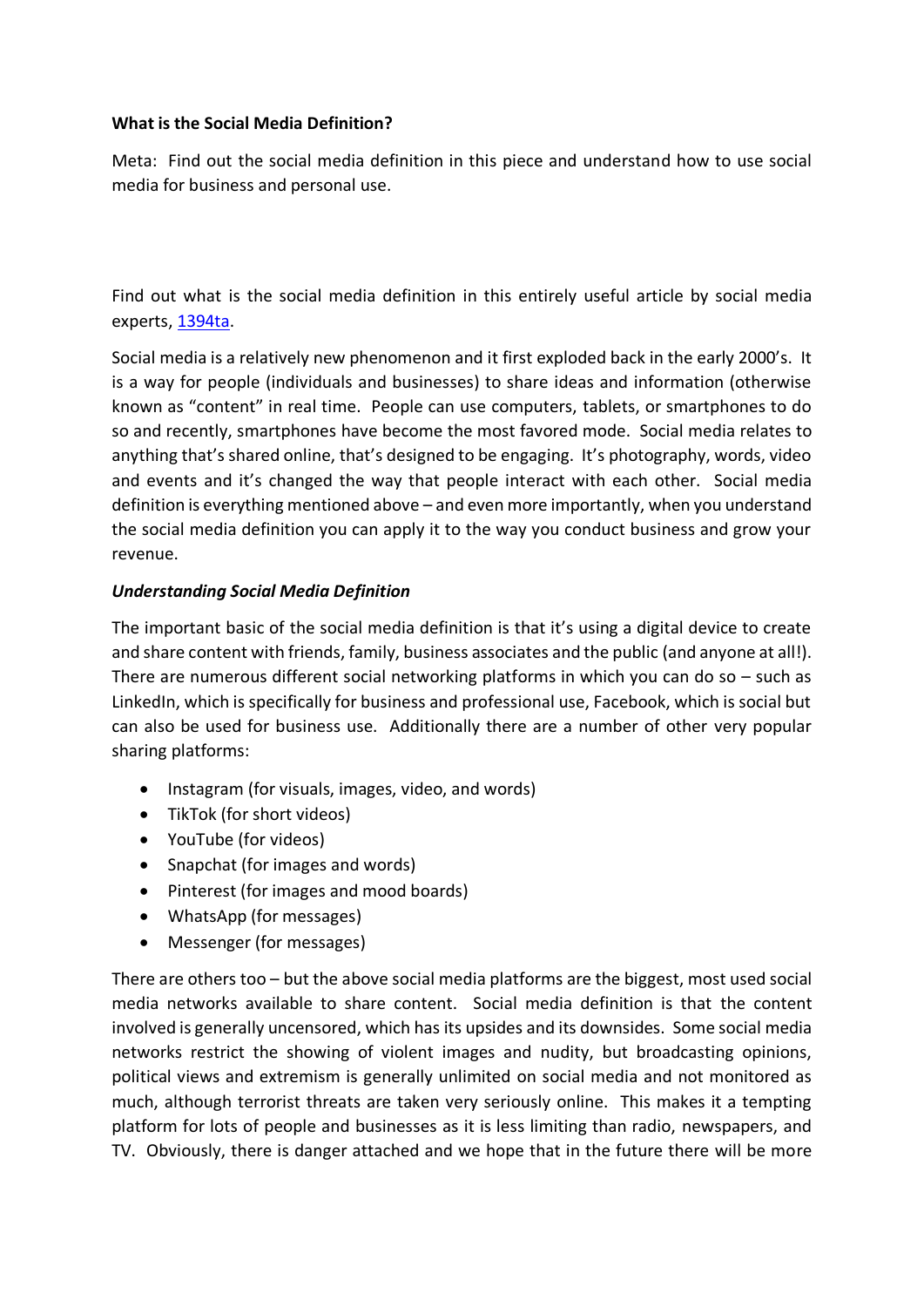controls over what can and can't be posted on social media, but it is hard to monitor as online is so vast.

## *Social Media Definition - Who Can Sign Up for Social Media?*

Anyone! Although the social media platforms do have age restrictions, this is not monitored effectively as there's no request for proof of age. Anyone who has online access, and an email address can sign up for a social media account. Once they've done so, anything they share is visible on their page, depending on their settings (it is possible to hide stories and posts from the public and from certain individuals by visiting the privacy settings pages on the social media platforms).

## *Social Media Definition – How Does It Work?*

Each social media platform has its own mechanics but every single one requires a user to create their profile, provide a name (it doesn't have to be a real name!) and an email address. Creating a profile is relatively quick and easy, the user just follows the prompts. Once the profile is up and running, users can share pretty much whatever content they want, privately or publicly to gain followers or friends.

Social media users can also find other people online, whether it's old friends, colleagues, university friends, family, or workmates. They can connect with these people and follow their social media accounts too. They can follow strangers too, who post interesting content. The biggest accounts on social media are known as Influencers because they've grown their audience and people find their content interesting to follow. For some, it is difficult to grow their following, for example, Instagram is one of the biggest social media platforms for influencers. To become an influencer, it's essential to have a good following, so lots of people look to [buy Instagram followers cheap](https://1394ta.org/buy-instagram-followers/) and with our service, it's easy to quickly scale up an Instagram account with genuine followers and become an influencer.

## *The Different Types of Social Media Definition*

There are lots of different social media definition platforms, some of the services a platform offers could be similar to another platform so there's crossover too. Here are the various social media definition types:

## **1 Social Networks**

These are especially used to connect with people, whether it's friends, family, work colleagues, acquaintances, or even complete strangers! People use social networks to share ideas and information through words, images, and video. Good examples of social networks are Facebook and Twitter. LinkedIn is a purely professional social network for business use.

## **2 Media**

Media social networks specialize in sharing ideas through images and video. YouTube and TikTok are good examples of media social networks using video. Instagram is a good example of a social network using images. Lots of people share information using video and images on Instagram and get "likes." The more likes you get on Instagram, the more visible your post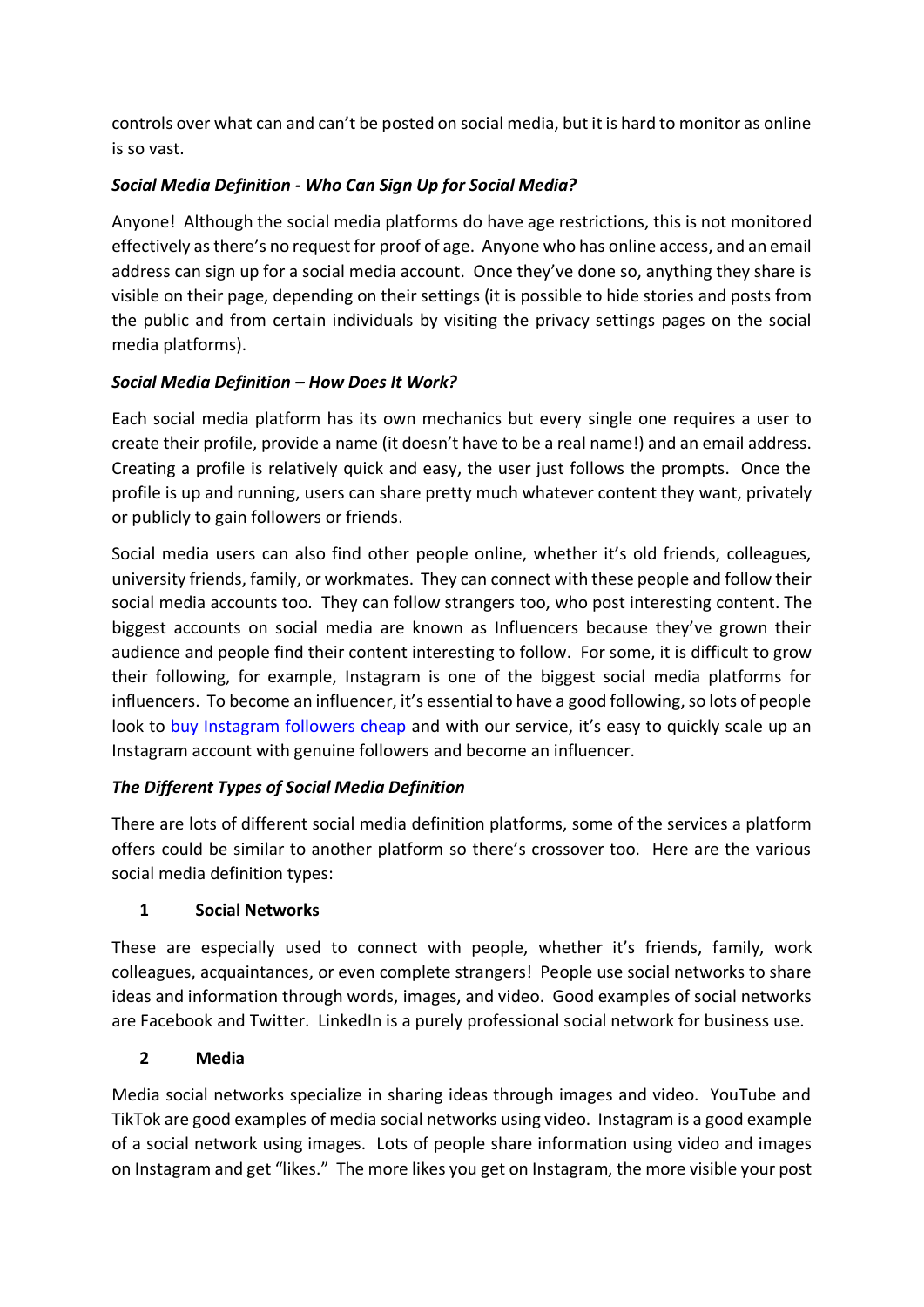becomes (if you are public and not private – you can change this in the settings menu). To boost your Instagram likes you can [buy Instagram likes](https://1394ta.org/buy-instagram-likes/) – Paypal is great and easy to do so, but always use a social media marketing company that works with genuine Instagram accounts.

## **3 Discussion Social Networks**

These types of social networks are essentially forums where a user might ask a question or post some information and others comment. This method is a terrific way of engaging others and beginning a conversation. People type detailed responses and others can comment on those responses, so the conversation grows longer and longer! A good example would be Reddit or Mumsnet. Another example of discussion networks could be blogging as it encourages commentary but it's also a social media definition platform of its own. There are also review platforms that are similar, such as TripAdvisor [\(www.tripadvisor.com\)](http://www.tripadvisor.com/) that allow people to comment on services or products specifically in the hospitality industry. Users leave reviews of restaurants, hotels etc. and people can reply (including the business being reviewed).

# *Using Social Media for Business*

More and more businesses use social media to boost engagement and it is essential for marketing – no matter what size business. For business, it is the social media definition to grow engagement. In fact, arguably, some would say that small businesses must use social media more, to get their name out there and visible. Although large businesses are constantly competing to get noticed too and stay in mind. So, all businesses should use social media.

*Top Tips to Using Social Media Effectively – the Social Media Definition is Using it Well*

- You need to capture users' attention and be bold and unique. Social media is fastpaced, and it moves at such a rate, it's easily forgotten.
- You must be active. If you don't use social media daily (and not once a day) you risk being forgotten. If you're just starting out, begin with one platform and master that before moving onto the next. One of the biggest mistake is to open an account on every platform and then not use any of them! You need to get views to be seen and to get algorithms to pick up your post so its visible to others. An effective way to do this if you haven't got time is to [buy Instagram live views](https://1394ta.org/buy-instagram-views/) using a reputable social media marketing company.
- You must be customer-focussed. It's great to promote your brand but engagement is key. Respond to your customers, get involved with their conversations and provide content that you know your customers want to see. Dialogue is excellent. Ask your customers to tag your product, people love to be shared on social media and when you tag them back, you'll get good response. They're more likely to showcase your brand to their friends, who should follow you too. Remember, everyone's an influencer!